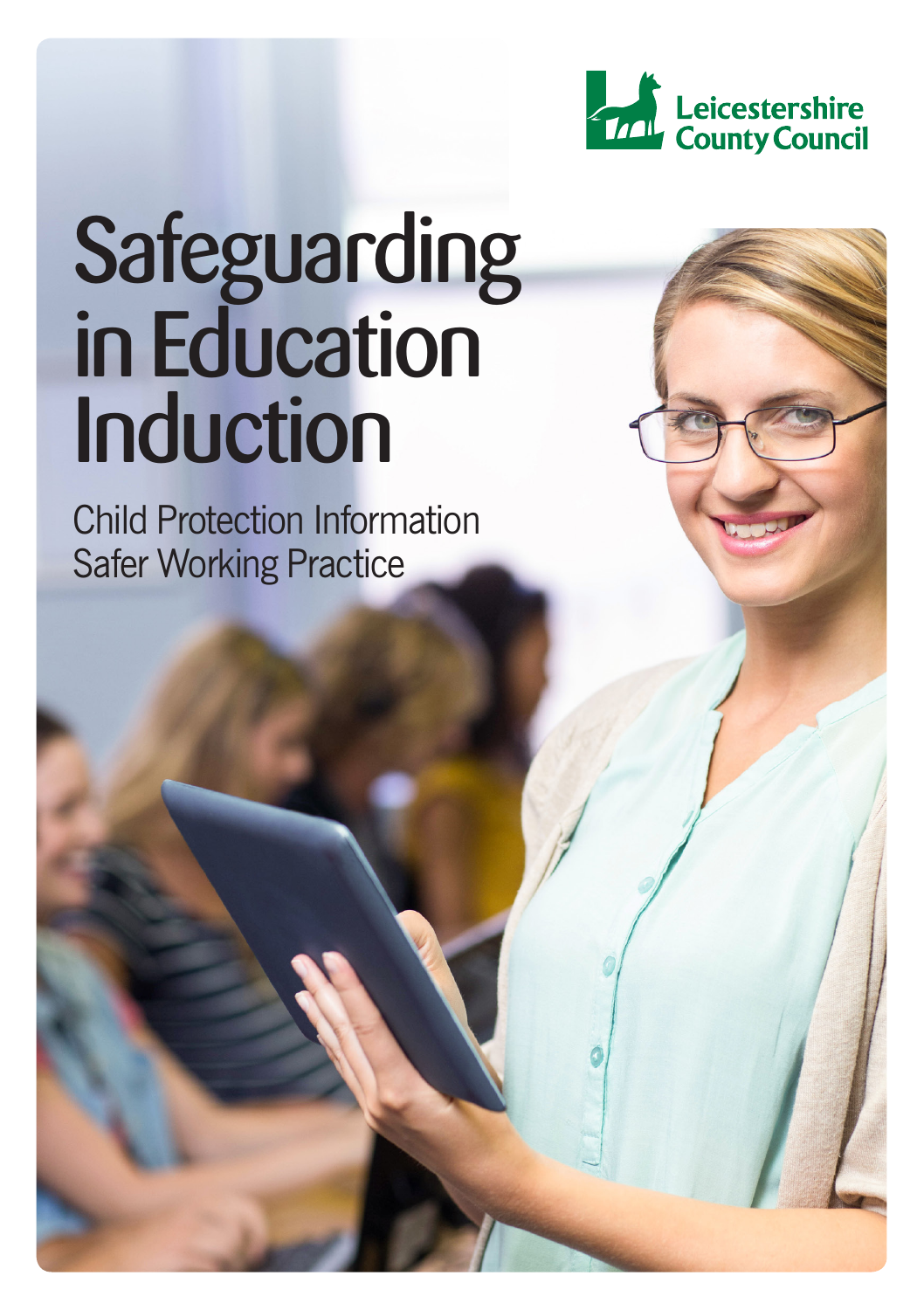# **Child protection**

This section provides an overview of child protection and your broad responsibilities. You should also refer to your school or college's child protection policy and the DFE document Part One 'Keeping Children Safe in Education'.

All schools have a Designated Safeguarding Lead (DSL) and it is to this person or their deputy that you must promptly report in writing any concern about a child's safety or welfare.

Name of Designated Safeguarding Lead/s:

#### **Signs of abuse may be obvious and sudden such as:**

- evidence of non-accidental injury, bruising, scalding, finger marks
- a child tells you they have been ill treated
- a child tells you they are worried about another child or an adult shares their worry about a child
- you learn a child is in a home where there is domestic violence

#### **Some signs emerge over a longer period:**

- a child who is regularly dirty, hungry or unsuitably clothed
- a child shows age inappropriate behaviour e.g. sexual activity, language
- deterioration in work, distancing from friends and family

# **What you should do:**

- report any concern in writing, dated and signed to your DSL promptly
- keep what has happened confidential and to as few people who need to know
- do not investigate, question or interrogate the child or talk to the parents

## **If a child tells you about abuse:**

- treat it seriously, reassure the child
- do not promise confidentiality, as you will have to pass the information on
- write the child's own words as far as possible in the account you give to the DSL

# **What happens next?:**

- the DSL will take a view as to whether a referral to First Response (children's social services) is necessary
- if you feel you cannot report the concerns to the DSL or you are still worried about the safety of the child you must still take action – report to the head teacher if they are not the DSL or to First Response on 0116 305 0005

# **Statutory duty**

- Teachers have a duty to report cases of female genital mutilation to the Police
- use of drugs, alcohol, self-harm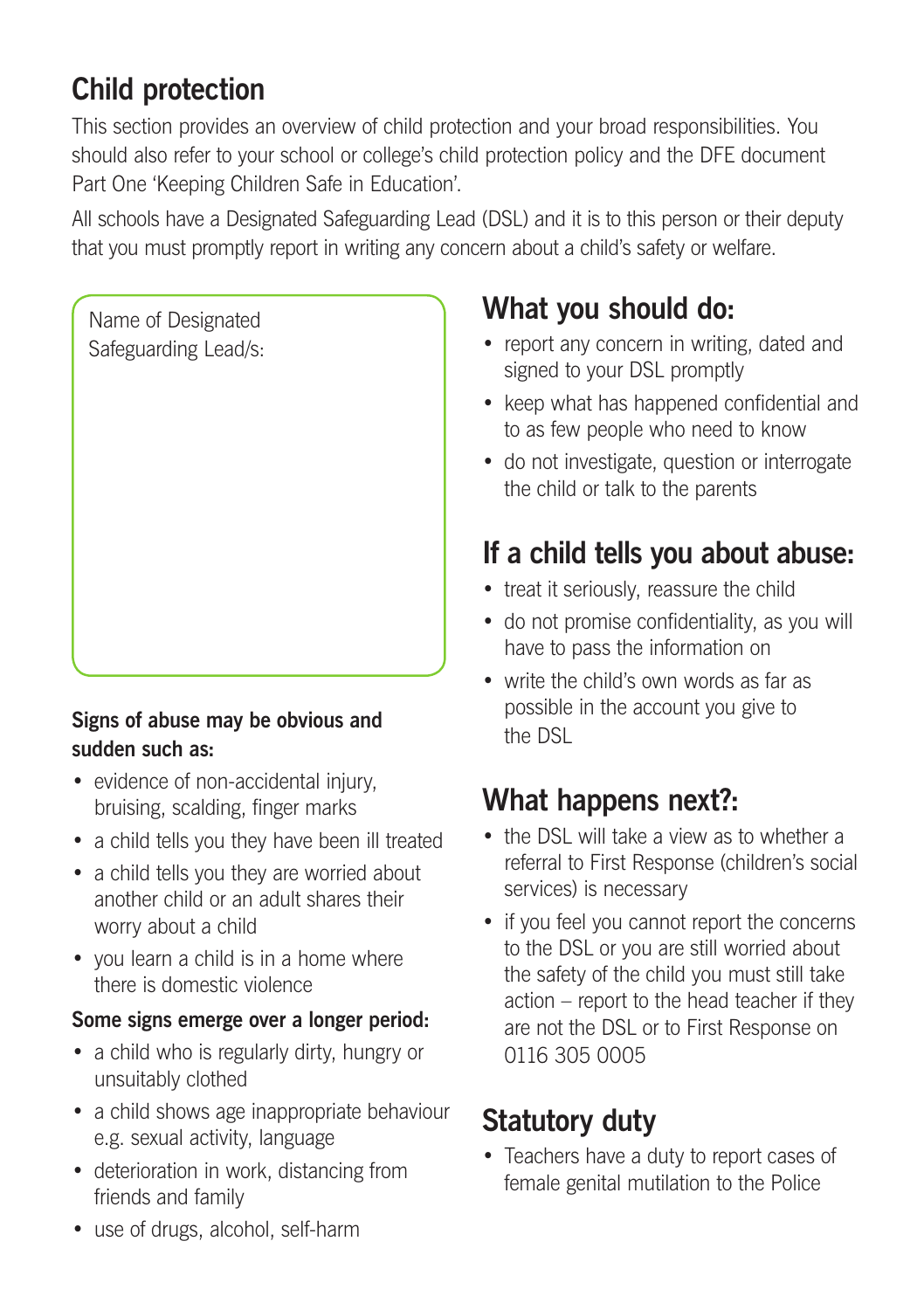## **Safer working practice**

This section summarises some key points from the Government endorsed document 'Guidance for Safer Working Practice for those who work with Children and Young People in Education Settings' (October 2015). **You should read the whole document.** This is your code of conduct or staff behaviour policy.

#### **Breaches of the guidance could result in criminal or disciplinary action being taken.**

## **Definitions**

**Staff** includes all adults working with children in whatever capacity or setting, paid or unpaid.

**Children** includes children and young people in education settings under 18 and safeguarding guidance also applies to students who have reached the age of 18 in these settings.

#### **Underpinning principles – Staff should:**

- be aware that the welfare of the child is paramount
- • understand their responsibilities to safeguard and protect children
- be responsible for their own actions and behaviour, and avoid any conduct which could lead any reasonable person to question their motives and intentions
- apply the same professional standards regardless of age, disability, race, colour, ethnic or national origin, gender, religion or belief, sexual orientation, marital status or trade union membership

#### **Safer working practices:**

- Staff must treat information about children and their families discretely and not disclose confidential matters.
- Staff should be careful not to misuse their power and influence over children.
- Staff should ensure their behaviour remains professional at all times, including their dress, use of language and online communication which is or could become publicly seen.
- Physical intervention should never be inappropriately used, should follow relevant guidelines and be clearly recorded and reported.
- Physical contact should be minimal, time limited, age appropriate and able to be justified.
- Intimate care and first aid should only be administered according to relevant procedures.
- Staff should not offer lifts to children outside agreed requirements e.g. transport to a sports event. Any impromptu or emergency arrangement of lifts should be recorded and should be able to be justified.
- Staff should not receive gifts other than small tokens of appreciation.
- Staff should not give gifts other than as part of an agreed reward system or given to all children equally.
- Staff should not engage in personal email or telephone communication with children. This includes texting. messaging, video chat, social networking sites etc.